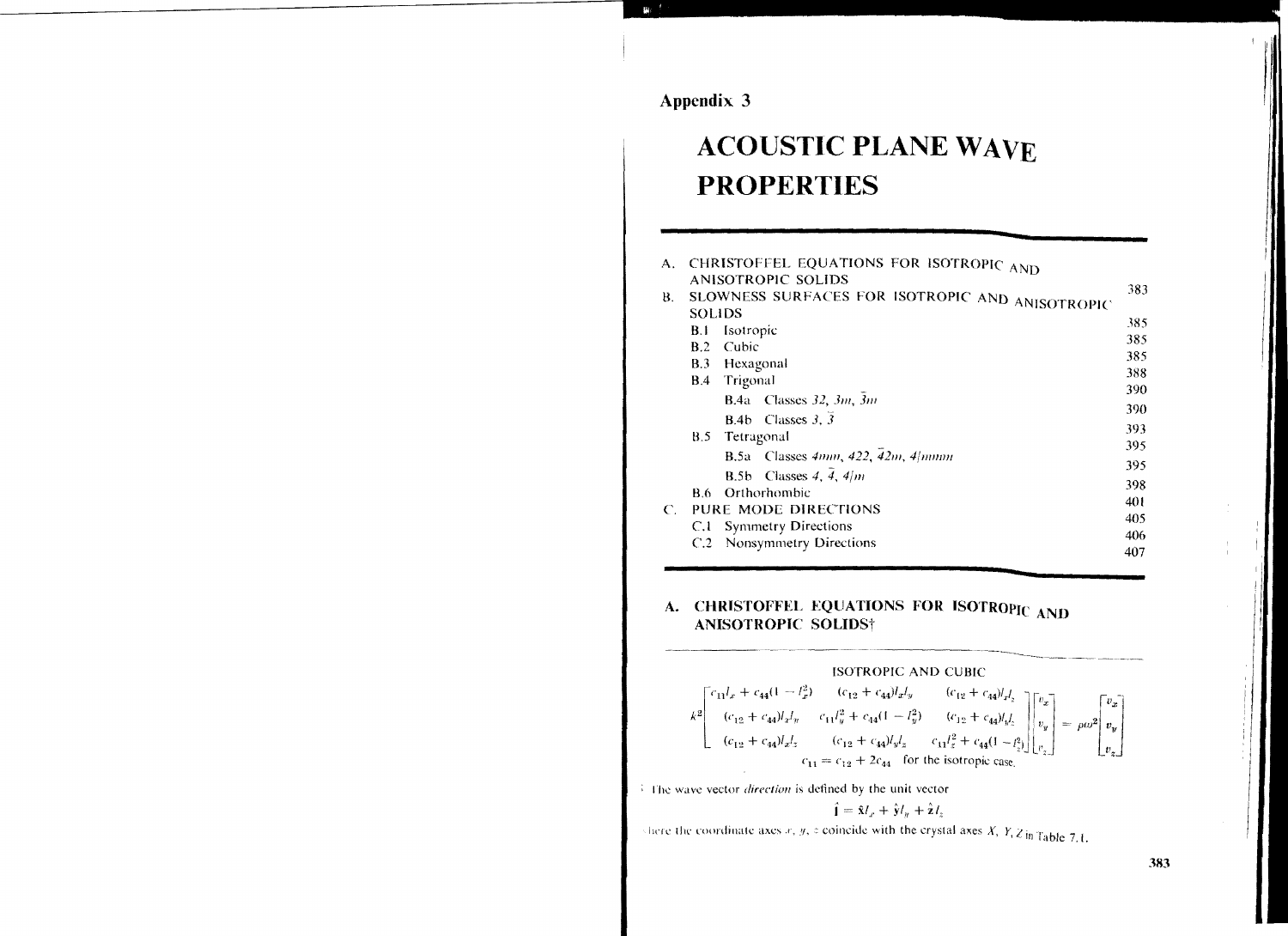## **HEXAGONAL**

$$
k^2 \begin{bmatrix} c_{11}l_x^2 + c_{66}l_y^2 + c_{44}l_z^2 & (c_{12} + c_{66})l_xl_y & (c_{13} + c_{44})l_xl_z \\ (c_{12} + c_{66})l_xl_y & c_{66}l_x^2 + c_{11}l_y^2 + c_{44}l_z^2 & (c_{13} + c_{44})l_yl_z \\ (c_{13} + c_{44})l_xl_z & (c_{13} + c_{44})l_yl_z & c_{44}l_x^2 + c_{44}l_y^2 + c_{33}l_z^2 \end{bmatrix} \begin{bmatrix} v_x \\ v_y \\ v_z \end{bmatrix} = \rho\omega^2 \begin{bmatrix} v_x \\ v_y \\ v_z \end{bmatrix}
$$
\n
$$
c_{66} = \frac{1}{2}(c_{11} - c_{12}).
$$

**TRIGONAL** 

$$
k^2 \begin{bmatrix} c_{11}l_x^2 + c_{66}l_y^2 + c_{44}l_z^2 + 2c_{14}l_yl_z & (c_{12} + c_{66})l_xl_y + 2c_{14}l_xl_z & (c_{13} + c_{44})l_xl_z + 2c_{14}l_xl_y \\ (c_{12} + c_{66})l_xl_y + 2c_{14}l_xl_z & c_{66}l_x^2 + c_{14}l_y^2 + c_{44}l_z^2 - 2c_{14}l_yl_z & (c_{13} + c_{44})l_yl_z + c_{14}(l_x^2 - l_y^2) \\ (c_{13} + c_{44})l_xl_z + 2c_{14}l_xl_y & (c_{13} + c_{44})l_yl_z + c_{14}(l_x^2 - l_y^2) & c_{44}(l_x^2 + l_y^2) + c_{33}l_z^2 \end{bmatrix}
$$

$$
\times \begin{bmatrix} v_x \\ v_y \\ v_z \end{bmatrix} = \rho\omega^2 \begin{bmatrix} v_x \\ v_y \\ v_z \end{bmatrix}
$$

$$
c_{66} = \frac{1}{2}(c_{11} - c_{12}).
$$

Classes 3, 3. In 7.11 the elements of the Christoffel matrix are:

$$
\begin{split} &\alpha = c_{11}l_x^2 + c_{66}l_y^2 + c_{14}l_z^2 + 2c_{14}l_yl_z - 2c_{25}l_zl_x \\ &\beta = c_{66}l_x^2 + c_{11}l_y^2 + c_{44}l_z^2 - 2c_{14}l_yl_z + 2c_{25}l_zl_x \\ &\gamma = c_{44}(l_x^2 + l_y^2) + c_{33}l_z^2 \\ &\delta = (c_{12} + c_{66})l_xl_y + 2c_{14}l_zl_x + 2c_{25}l_yl_z \\ &\epsilon = -c_{25}(l_x^2 - l_y^2) + (c_{13} + c_{44})l_zl_x + 2c_{14}l_xl_y \\ &\zeta = c_{14}(l_x^2 - l_y^2) + (c_{13} + c_{44})l_yl_z + 2c_{25}l_xl_z. \end{split}
$$

#### **TETRAGONAL**

Classes 4mm, 422,  $\frac{7}{4}$ 2m, 4/mmm. Same as hexagonal, but with arbitrary  $c_{66}$ .

 $\mid r_{\star} \mid$ 

#### Classes 4,  $\overline{4}$ , 4/m

$$
k^2 \begin{bmatrix} c_{11}l_x^2 + c_{66}l_y^2 + c_{44}l_z^2 + 2c_{16}l_xl_y & c_{16}(l_x^2 - l_y^2) + (c_{12} + c_{66})l_xl_y & (c_{13} + c_{44})l_zl_x \\ c_{16}(l_x^2 - l_y^2) + (c_{12} + c_{66})l_xl_y & c_{66}l_x^2 + c_{11}l_y^2 + c_{44}l_z^2 - 2c_{16}l_xl_y & (c_{13} + c_{44})l_yl_z \\ (c_{13} + c_{44})l_zl_x & (c_{13} + c_{44})l_yl_z & c_{44}(l_x^2 + l_y^2) + c_{33}l_z^2 \end{bmatrix}
$$

#### **ACOUSTIC PLANE WAVE PROPERTIES** 385 ORTHORHOMBIC

$$
k^2\begin{bmatrix}c_{11}l_x^2+c_{66}l_y^2+c_{55}l_z^2 & (c_{12}+c_{66})l_xl_y & (c_{13}+c_{55})l_zl_x \\ (c_{12}+c_{66})l_xl_y & c_{66}l_x^2+c_{22}l_y^2+c_{44}l_z^2 & (c_{23}+c_{44})l_yl_z \\ (c_{13}+c_{55})l_zl_x & (c_{23}+c_{44})l_yl_z & c_{55}l_z^2+c_{44}l_y^2+c_{33}l_z^2 \end{bmatrix}\begin{bmatrix}v_x \\ v_y \\ v_z\end{bmatrix}=\rho\omega^2\begin{bmatrix}v_x \\ v_y \\ v_z\end{bmatrix}
$$

## **B. SLOWNESS SURFACES FOR ISOTROPIC AND ANISOTROPIC SOLIDS**

This section gives slowness curves for the principal planes of all crystal classes except triclinic and monoclinic. Representative dimensions on these curves are stated in terms of the material parameters, neglecting the piezoelectric effect. Using the material constants given in Appendix 2, these dimensions can be easily evaluated for any material and then used to sketch the general shape of the curves.

#### **B.1** Isotropic

In Section C of Chapter 6 it was seen that the phase velocity  $V_n = \omega/k$  is independent of direction and has two values,

$$
V_t = \sqrt{\frac{c_{1t}}{\rho}} = \sqrt{\frac{\lambda + 2\mu}{\rho}}
$$

for the longitudinal wave, and

 $V_s = \sqrt{\frac{c_{44}}{\rho}} = \sqrt{\frac{\mu}{\rho}}$ 

for the two shear waves. The slowness surface consists of two concentric spheres (Fig. 3.1). Since the Lamé constants  $\lambda$  and  $\mu$  are both positive, the outer sphere is for shear waves and the inner one for longitudinal waves.

#### **B.2** Cubic

The case of a cubic material was treated in Examples 4 and 5 of Chapter 7. For propagation in a cube face the characteristic equation factors into a linear term and a quadratic term. There is a pure shear wave polarized normal to the cube face.

$$
\left(\frac{k}{\omega}\right)_1 = \left(\frac{\rho}{c_{44}}\right)^{1/2},\tag{3.1}
$$

a quasishear wave,

$$
\frac{k}{\omega} = (2\rho)^{1/2} \left[ c_{11} + c_{44} - \sqrt{(c_{11} - c_{44})^2 \cos^2 2\phi + (c_{12} + c_{44})^2 \sin^2 2\phi} \right]^{-1/2}
$$
\n(3.2)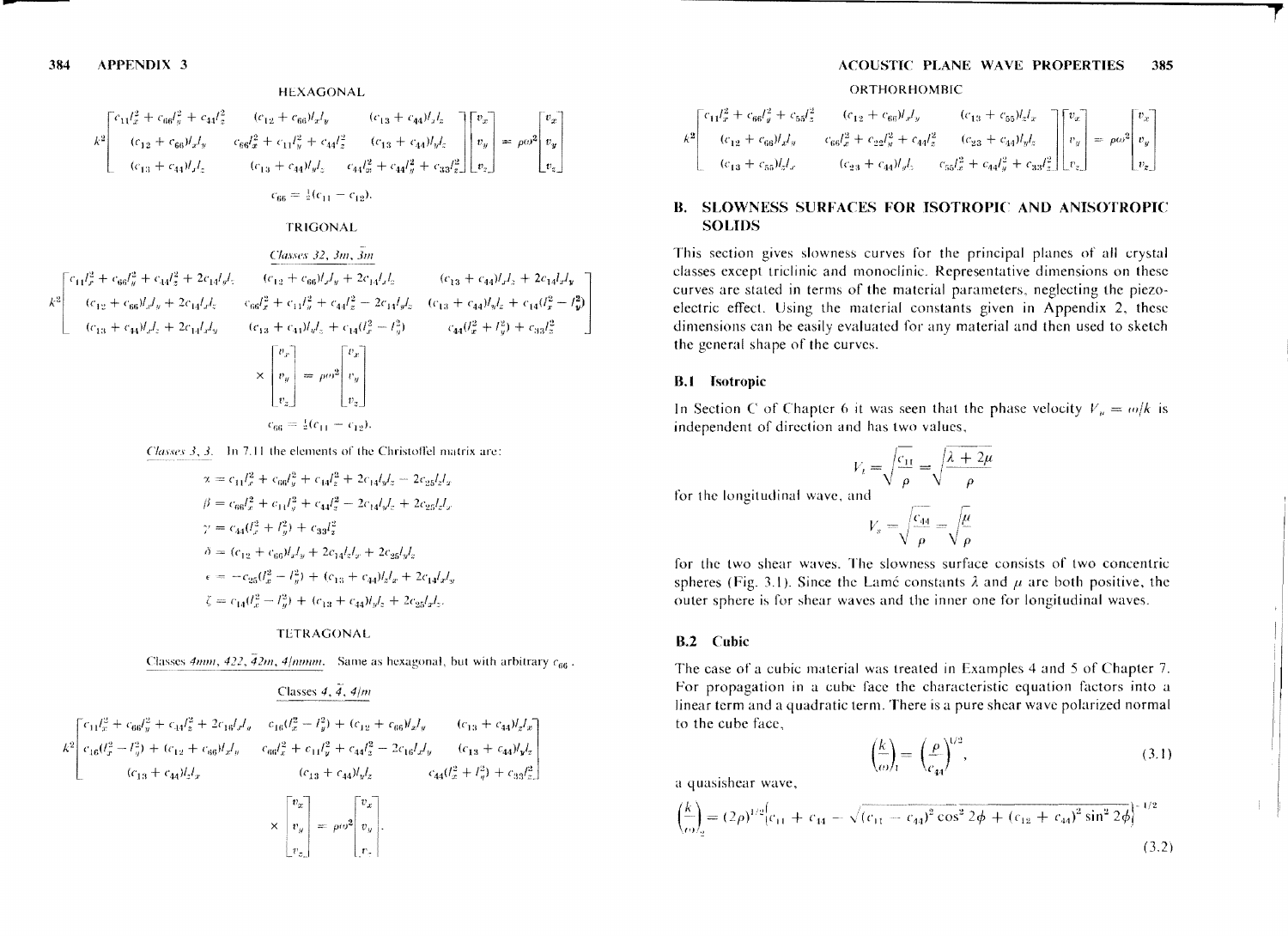

FIGURE 3.1. Isotropic. Propagation in an arbitrary plane.

and a quasilongitudinal wave,

$$
\left(\frac{k}{\omega}\right) = (2\rho)^{1/2} \left(c_{11} + c_{44} + \sqrt{(c_{11} - c_{44})^2 \cos^2 2\phi + (c_{12} + c_{44})^2 \sin^2 2\phi}\right)^{-1/2},\tag{3.3}
$$

where  $\cos \phi = l_x$ . Inverse velocity curves are shown in Fig. 3.2 for gallium arsenide. Representative dimensions are given in terms of material parameters. From these, the general shape of the curves can be deduced for any cubic material.

For propagation in a plane passing through a cube face diagonal the characteristic equation again factors into linear and quadratic terms. There is a pure shear mode polarized normal to the plane of propagation,

$$
\left(\frac{k}{\omega}\right)_2 = \left(\frac{\rho}{\frac{c_{11} - c_{12}}{2} \cos^2 \theta + c_{44} \sin^2 \theta}\right)^{1/2},\tag{3.4}
$$

a quasishear wave,

$$
\left(\frac{k}{\omega}\right)_{1} = \left(\frac{2\rho}{B - \sqrt{B^{2}}} - \frac{1}{C}\right)^{1/2},\tag{3.5}
$$



FIGURE 3.2. Cubic erystal classes. Propagation in a cube face. Curves shown are for GaAs, with the piezoelectric effect ignored. Sketches may be made for other materials, using the key dimensions shown.

and a quasilongitudinal wave,

$$
\left(\frac{k}{\omega}\right) = \left(\frac{2\rho}{B + \sqrt{B^2 - C}}\right)^{1/2} \tag{3.6}
$$

 $\mathbf{r}$ 

Here

$$
B = (c_{11} + c_{12} + 4c_{44}) \frac{\cos^2 \theta}{2} + (c_{11} + c_{44}) \sin^2 \theta
$$

and

 $\epsilon$ 

$$
c_1 = (c_{11}c_{11}^{\prime} - c_{12}^{2} - 2c_{12}c_{44})\sin^{2}2\theta + 4c_{44}(c_{11}^{\prime}\cos^{4}\theta + c_{11}\sin^{4}\theta)
$$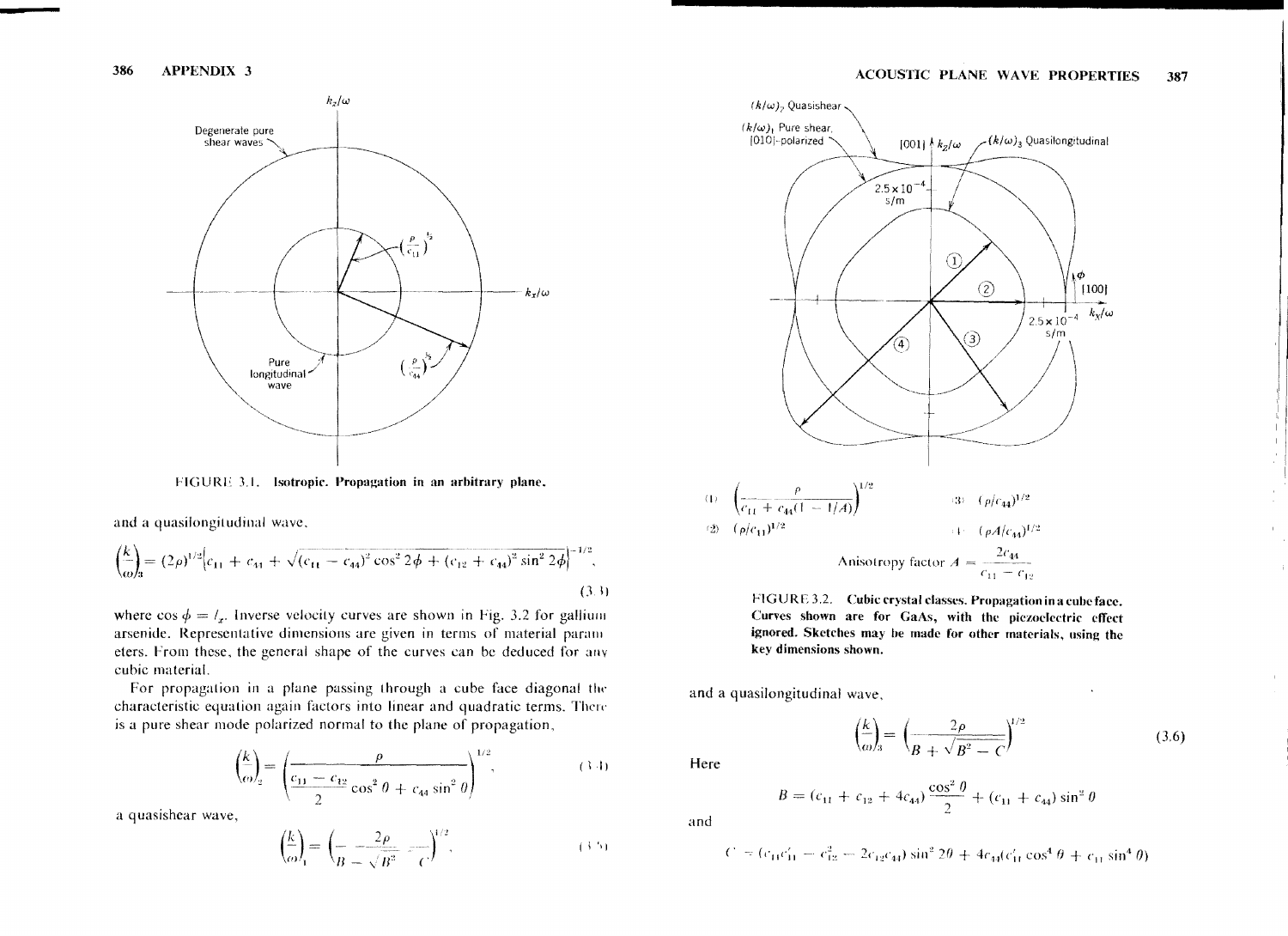with

$$
c_{11} = \frac{c_{11} + c_{12} + 2c_{44}}{2}
$$

The direction angle  $\theta$  is defined in Fig. 3.3, which gives curves for gallium arsenide and also some representative dimensions.

### **B.3** Hexagonal

For hexagonal materials the characteristic equation factors when propagation is in the  $XY$  plane, that is, normal to the Z-axis. The dispersion relation is



FIGURE 3.3. Cubic crystal classes. Propagation in a cube diagonal plane. Curves shown are for GaAs, with the piezoelectric effect ignored.



FIGURE 3.4. Hexagonal crystal classes. Propagation normal to the Z-axis. Curves are for CdS, with the piezoelectric effect ignored.

independent of the propagation direction in this plane. There is one pure shear mode

$$
\left(\frac{k}{\omega}\right)_2 = \left(\frac{\rho}{c_{66}}\right)^{1/2}.\tag{3.7}
$$

polarized normal to the  $Z$  axis, another pure shear mode

$$
\left(\frac{k}{\omega}\right)_t = \left(\frac{\rho}{c_{44}}\right)^{1/2} \tag{3.8}
$$

polarized parallel to the Z axis, and a pure longitudinal mode

$$
\left(\frac{k}{\omega}\right)_3 = \left(\frac{\rho}{c_{11}}\right)^{1/2}.\tag{3.9}
$$

Figure 3.4 shows curves for cadmium sulfide, neglecting the piezoelectric effect.

The characteristic equation also factors for propagation in the  $XZ$  plane. Since the Christoffel equation can be shown to be symmetric with respect to an arbitrary rotation about the  $Z$ -axis the same dispersion relation will apply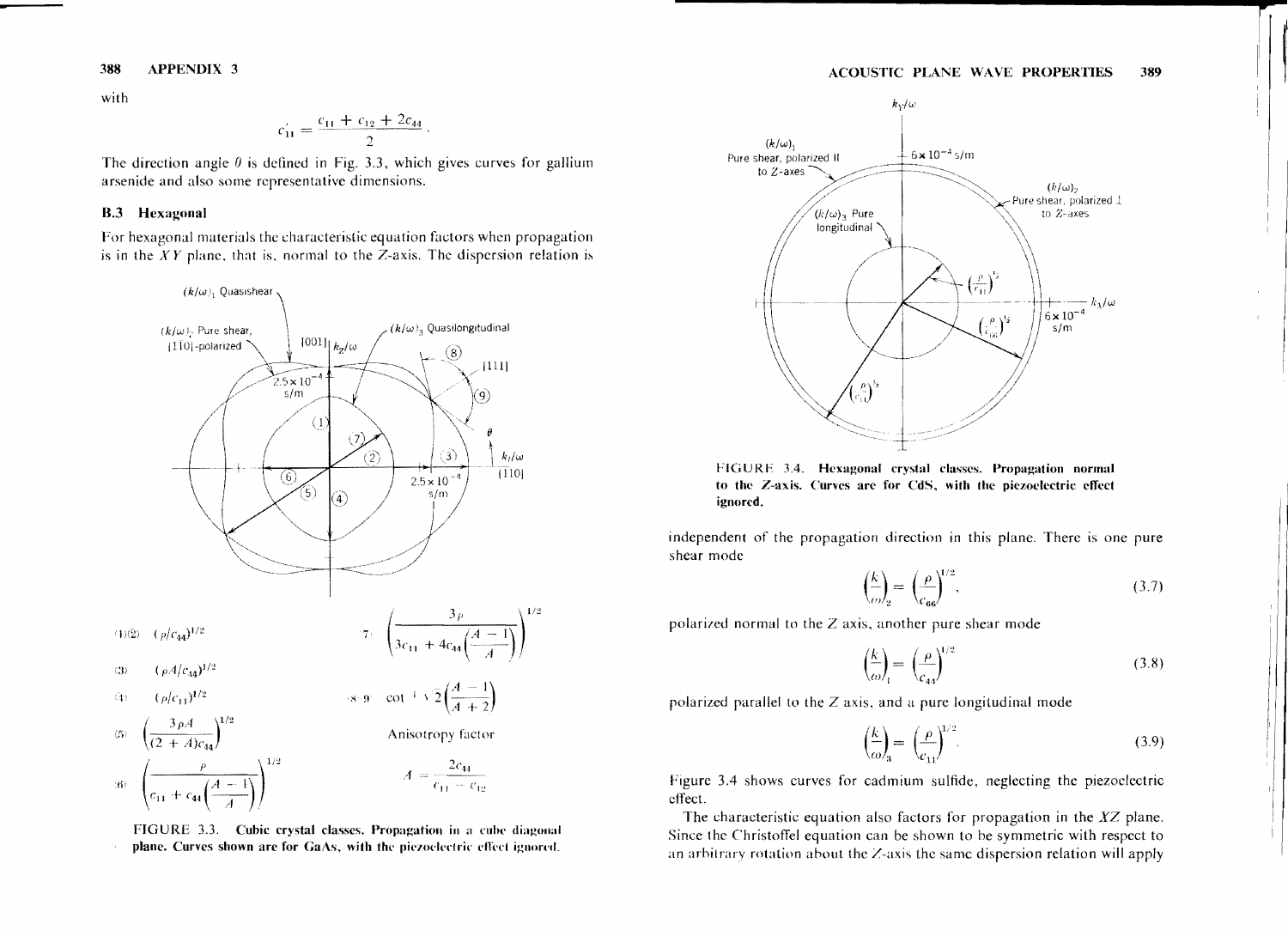for any meridian plane. That is, the wave vector surface is always rotationally symmetric. There is one pure shear mode

$$
\left(\frac{k}{\omega}\right)_2 = \left(\frac{\rho}{c_{66}\sin^2\theta + c_{44}\cos^2\theta}\right)^{1/2},\tag{3.10}
$$

polarized normal to the meridian plane containing  $k$ . The other solutions are a quasishear wave

$$
\left(\frac{k}{\omega}\right)_1 = (2\rho)^{1/2} \left[c_{11}\sin^2\theta + c_{33}\cos^2\theta + c_{44}\right] \n- \sqrt{\left[ (c_{11} - c_{44})\sin^2\theta + (c_{44} - c_{33})\cos^2\theta \right]^2 + (c_{13} + c_{44})^2 \sin^2 2\theta} \right]^{-1/2}.
$$
\n(3.11)

and a quasilongitudinal wave

$$
\left(\frac{k}{\omega}\right)_3 = (2\rho)^{1/2} \left[c_{11}\sin^2\theta + c_{33}\cos^2\theta + c_{44}\right] + \sqrt{\left[ (c_{11} - c_{44})\sin^2\theta + (c_{44} - c_{33})\cos^2\theta \right]^2 + (c_{13} + c_{44})^2 \sin^2 2\theta} \Big|^{-1/2}.
$$
\n(3.12)

The direction angle  $\theta$  is measured from the Z axis (Fig. 3.5).

#### B.4 Trigonal

**B.4a** Classes 32,  $3m$ ,  $\overline{3}m$ . In this case, the characteristic equation factors only for propagation in the  $YZ$  plane or for propagation along the  $X$ ,  $Y$ , and Z axes.

For *X* propagation there are two pure shear waves

$$
\left(\frac{k}{\omega}\right) = (2\rho)^{1/2} \left| c_{44} + c_{66} + \sqrt{(c_{66} - c_{44})^2 + 4c_{14}^2} \right|^{-1/2}
$$
\n(3.13)

$$
\left(\frac{k}{\omega}\right)_2 = (2\rho)^{1/2} \left| c_{44} + c_{66} - \sqrt{(c_{66} - c_{44})^2 + 4c_{14}^2} \right|^{-1/2}
$$
\n(3.14)

and a pure longitudinal wave

$$
\left(\frac{k}{\omega}\right)_3 = \left(\frac{\rho}{c_{11}}\right)^{1/2}.\tag{3.15}
$$

Along  $Y$  there is one pure shear wave

$$
\left(\frac{k}{\omega}\right)_2 = \left(\frac{\rho}{c_{66}}\right)^{1/2} \tag{3.16}
$$





polarized along *X.* The quasishear wave is

$$
\left(\frac{k}{\omega}\right)_1 = (2\rho)^{1/2} \left( (c_{44} + c_{11}) - \sqrt{(c_{11} - c_{44})^2 + 4c_{14}^2} \right)^{-1/2}
$$
\n(3.17)

and the quasilongitudinal wave is

$$
\left(\frac{k}{\omega}\right)_3 = (2\rho)^{1/2} \left[ (c_{44} + c_{11}) + \sqrt{(c_{11} - c_{44})^2 + 4c_{14}^2} \right]^{-1/2} \tag{3.18}
$$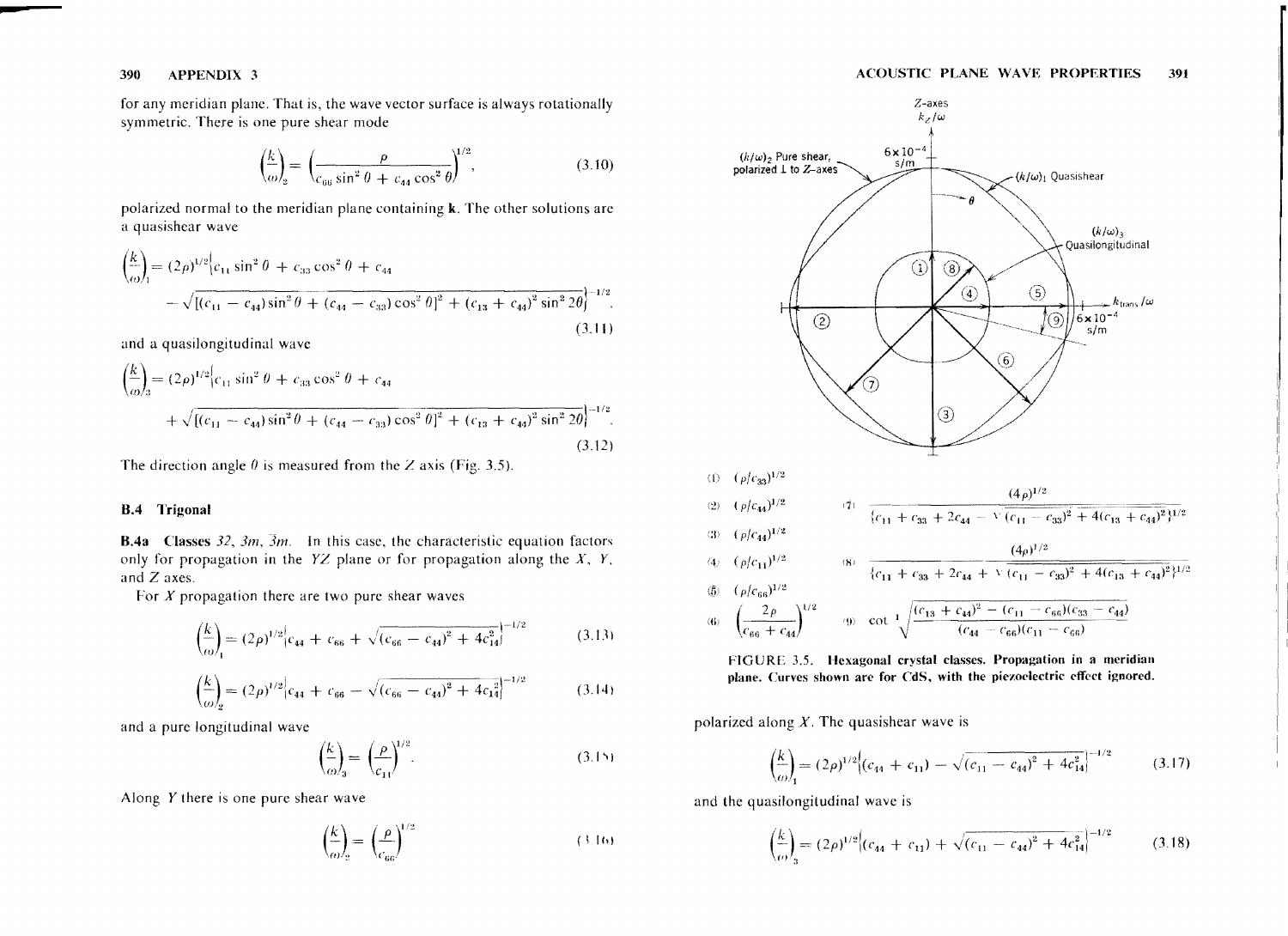

FIGURE 3.6. Trigonal crystal classes 32, 3m, 3m. Propagation normal to the Z-axis. Curves shown are for quartz, with the piczoelectric effect ignored.

Because of the threefold symmetry about the  $Z$ -axis and the inherent inversion symmetry of the elastic stiffness matrix the wave vector curves have a sixfold pattern in the  $XY$  plane (Fig. 3.6). Piezoelectric stiffening (Part 4 of Section 8.F) is usually only a small correction to the dispersion curves and has been neglected in calculating the curves shown for quartz.

In the  $YZ$  plane a pure shear wave, with polarization along the X axis. is governed by the relation

$$
\left(\frac{k}{\omega}\right)_2 = \rho^{1/2} \{c_{66} \sin^2 \theta + c_{44} \cos^2 \theta + c_{11} \sin 2\theta_i^{1/2}.\tag{3.19}
$$

The quasishear wave is described by

$$
\left(\frac{k}{\omega}\right)_1 = (2\rho)^{1/2} \left[A - \sqrt{B^2 + C}\right]^{-1/2} \tag{3.20}
$$

and the quasilongitudinal wave by

$$
\left. \frac{k}{\omega} \right|_{3} = (2\rho)^{1/2} \left[ A + \sqrt{B^2 + C} \right]^{-1/2},\tag{3.21}
$$

where

$$
A = c_{44} + c_{11} \sin^2 \theta + c_{33} \cos^2 \theta - c_{14} \sin 2\theta
$$
  
\n
$$
B = (c_{44} - c_{11}) \sin^2 \theta + (c_{33} - c_{44}) \cos^2 \theta + c_{14} \sin 2\theta
$$
  
\n
$$
C = ((c_{13} + c_{44}) \sin 2\theta - 2c_{14} \sin^2 \theta)^2.
$$

Figure 3.7 shows curves for quartz. The characteristic equation does not factor for propagation in the  $XZ$  plane and little information can be obtained without numerical computation. For propagation along  $Z$  the pure shear waves are degenerate,

$$
\left(\frac{k}{\omega}\right)_1 = \left(\frac{k}{\omega}\right)_2 = \left(\frac{\rho}{c_{44}}\right)^{1/2},\tag{3.22}
$$

and the pure longitudinal wave is governed by

$$
\left(\frac{k}{\omega}\right)_3 = \left(\frac{\rho}{c_{33}}\right)^{1/2}.\tag{3.23}
$$

Along X there are pure shear waves  $(3.13)$  and  $(3.14)$ , and a pure longitudinal wave  $(3.15)$ . Curves for quartz are given in Fig. 3.8.

**B.4b** Classes 3,  $\overline{3}$ . In this case it is possible to deduce the general shape of the slowness curves for these crystal classes by noting that the stiffness matrix (given in Part A.5 of Appendix 2) assumes exactly the same form as for classes 32,  $3m$ ,  $3m$  when it is referred to a set of coordinate axes that are rotated clockwise through an angle  $\xi$ , with

$$
\tan 3\xi = \frac{c_{25}}{c_{14}},\tag{3.24}
$$

about the Z axis. The general shape of the slowness curves for classes 3 and  $\overline{3}$ , referred to the crystal axis directions, is thus obtained by rotating the curves in Fig. 3.6 to 3.8 counterclockwise through the angle  $\xi$  about the Z axis.<sup>†</sup> Because there are no measured stiffness constants for materials of this kind.

 $\dagger$  It should be noted, however, that the dimensions given in these figures cannot be calculated *directly* from the stiffness constants referred to the crystal axes. The *transformed* stiffness constants must be evaluated first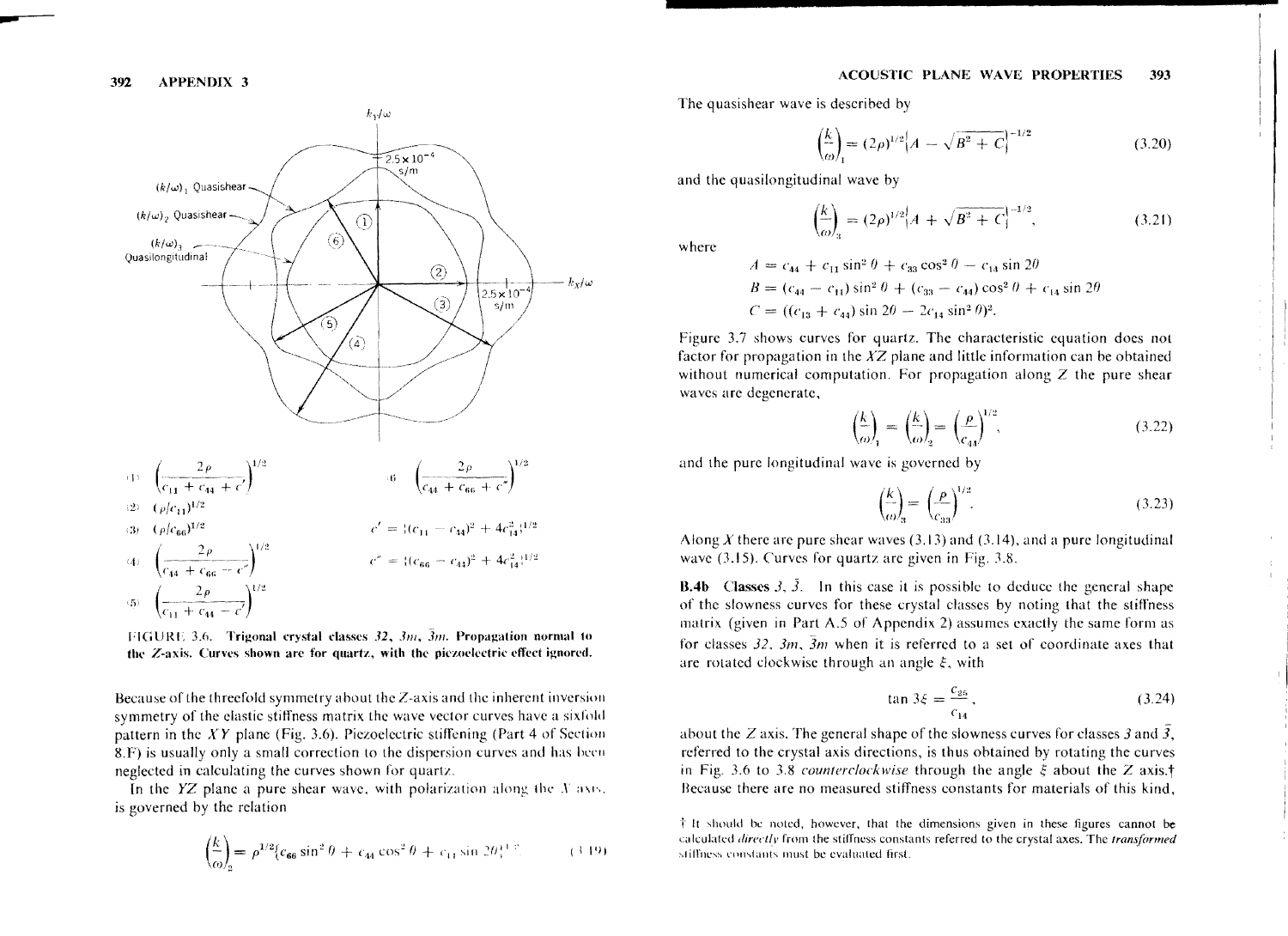

FIGURE 3.7. Trigonal crystal classes 32, 3m, 3m. Propagation in the  $YZ$  plane. Curves shown are for quartz, with the piezoelectric effect ignored.



FIGURE 3.8. Trigonal crystal classes 32,  $3m$ ,  $\overline{3}m$ . Propagation in the  $XZ$  plane. Curves shown are for quartz, with the piezoelectric effect ignored.

sample curves cannot be given. However, the same phenomenon occurs in the tetragonal classes and will be illustrated below.

#### **B.5** Tetragonal

**B.5a** Classes 4mm, 422,  $\overline{42m}$ , 4/mmm. The characteristic equation factors for propagation in the  $XY$  and  $XZ$  (or  $YZ$ ) planes.

In the  $XY$  plane

$$
\left(\frac{k}{\omega}\right)_{1} = \left(\frac{\rho}{c_{44}}\right)^{1/2} \tag{3.25}
$$

is a pure shear wave polarized along  $Z$ . The quasishear wave is

$$
\left(\frac{k}{\omega}\right)_2 = (2\rho)^{1/2} \left[c_{11} + c_{66} - \sqrt{(c_{11} - c_{66})^2 \cos^2 2\phi + (c_{12} + c_{66})^2 \sin^2 2\phi}\right]^{-1/2}
$$
\n(3.26)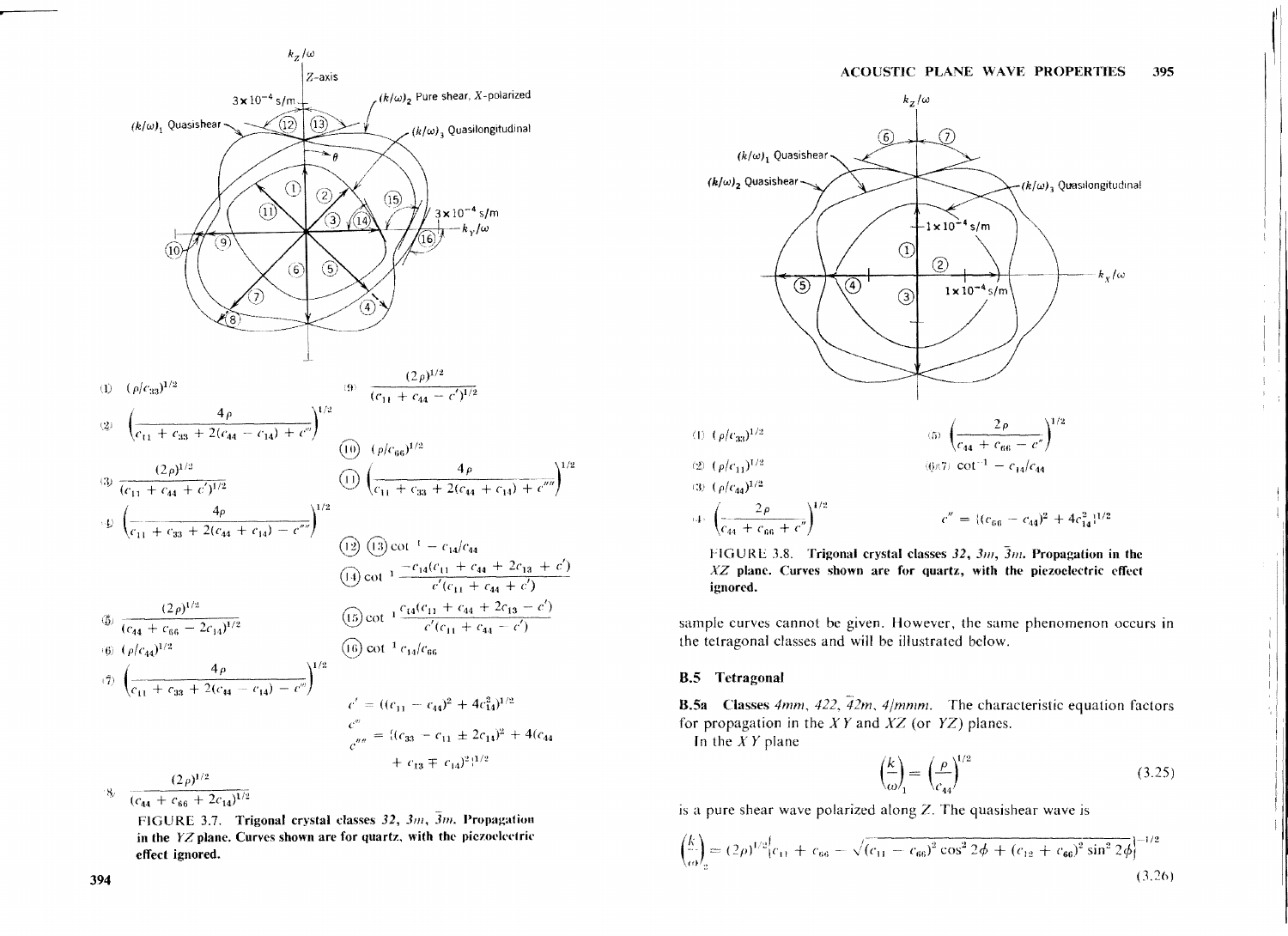and the quasilongitudinal wave is

$$
\left(\frac{k}{\omega}\right)_3 = (2\rho)^{1/2} \Big| c_{11} + c_{66} + \sqrt{(c_{11} - c_{66})^2 \cos^2 2\phi + (c_{12} + c_{66})^2 \sin^2 2\phi} \Big|^{-1/2},\tag{3.27}
$$

where the angle  $\phi$  is defined in Fig. 3.9. These expressions are the same as for hexagonal crystals, except that there is now no restriction on  $c_{66}$ . The consequences of this are (1) the slowness surfaces are no longer rotationally symmetric and  $(2)$  there is only one pure mode propagating in the XY plane.

In the  $XZ$  plane there is a pure shear wave polarized along  $Y$ ,

$$
\left(\frac{k}{\omega}\right)_2 = \rho^{1/2} \{c_{66} \sin^2 \theta + c_{44} \cos^2 \theta\}^{-1/2}.
$$
 (3.28)



FIGURE 3.9. Tetragonal crystal classes  $4mm$ ,  $422$ ,  $42m$ ,  $4/mmm$ . Prop agation in the  $XY$  plane. Curves shown are for rutile.

#### **ACOUSTIC PLANE WAVE PROPERTIES** 397

The quasishear wave is described by

$$
\left(\frac{k}{\omega}\right)_{1} = (2\rho)^{1/2} \left[A - \sqrt{B^2 + C}\right]^{-1/2}
$$
\n(3.29)

and the quasilongitudinal wave by

$$
\left(\frac{k}{\omega}\right)_3 = (2\rho)^{1/2} \left[A + \sqrt{B^2 + C}\right]^{-1/2},\tag{3.30}
$$

where

$$
A = c_{11} \sin^2 \theta + c_{33} \cos^2 \theta + c_{44}
$$
  
\n
$$
B = (c_{11} - c_{44}) \sin^2 \theta + (c_{44} - c_{33}) \cos^2 \theta
$$
  
\n
$$
C = (c_{13} + c_{44})^2 \sin^2 2\theta
$$

Curves for rutile are shown in Fig. 3.10.



FIGURE 3.10. Tetragonal crystal classes 4mm, 422, 42m,  $4$ /*mmm*. Propagation in the  $XZ$  plane. Curves shown are for rutile.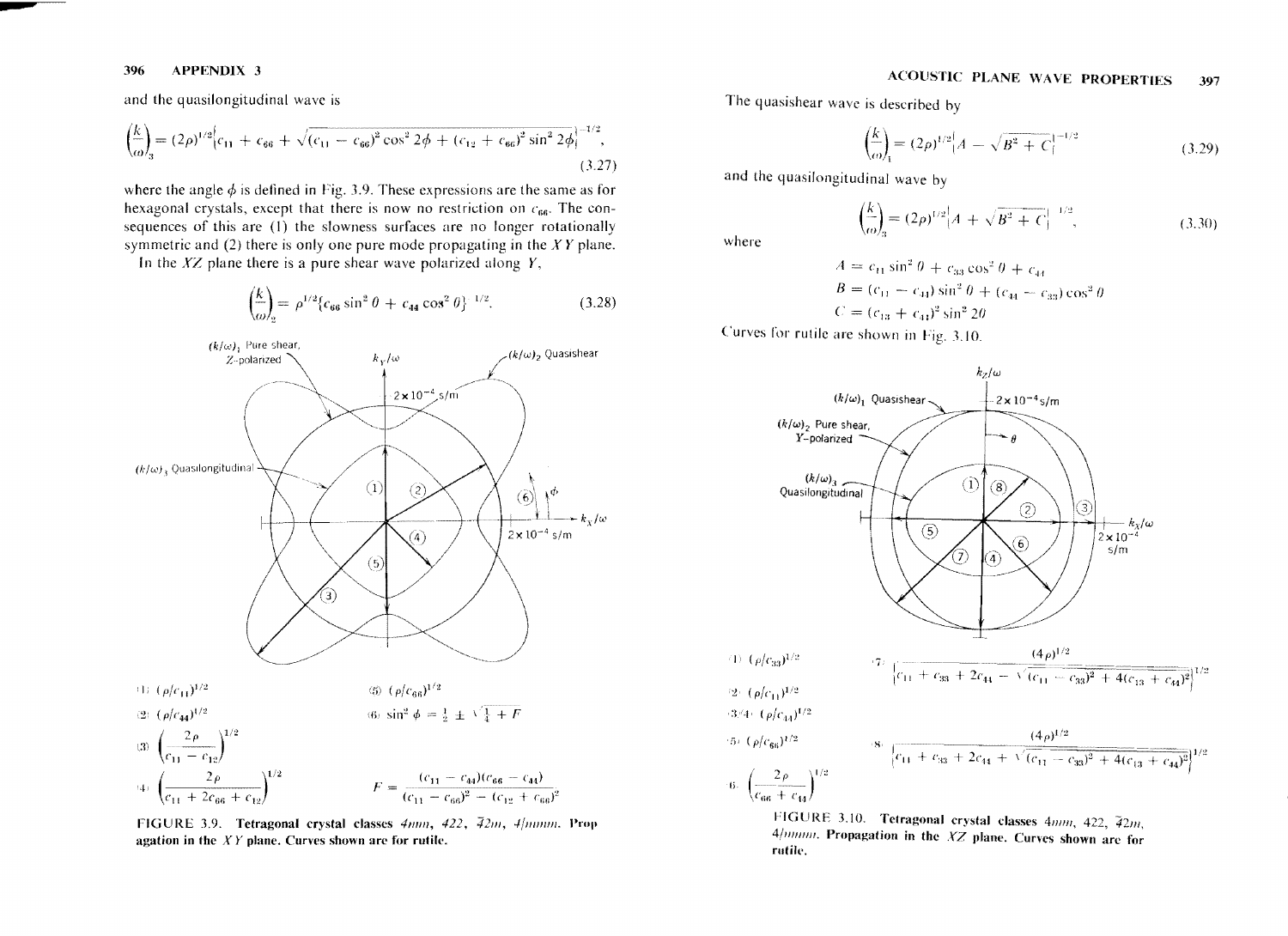

IIGURF ],11. Slowness curves for tellurium dioxide, corresponding to Fig. 3.10.

One material of this crystal class (tellurium dioxide) has the interesting property that  $c_{66} > c_{11}$ , while  $c_{44}$  satisfies the usual condition  $c_{44} < c_{11}$ . This means that the *X*-intercept  $(5)$  in Fig. 3.10 falls *inside* the *X*-intercept  $(2)$ . From this it appears that the  $(k/\omega)_2$  and  $(k/\omega)_3$  curves should cross each other. Figure 3.11 shows that this does occur. Along the *X* axis, the longitudinal wave has the unusual property of heing slower than one of the shear waves; hut normal conditions are restored after the curves have crossed. Figure 3.12 shows slowness curves in the *XY* plane for the same material. In this case, the solution  $(k/\omega)_{3}$  changes from pure longitudinal to pure shear as  $\phi$  increases from 0° to 45°, and the solution  $(k/\omega)_{2}$  changes from pure shear to pure longitudinal.

**B.5b** Classes 4.  $\overline{4}$ , 4/m. The characteristic equation factors only for propagation in the  $XY$  plane and along the Z axis.

In the  $XY$  plane there is a pure shear wave polarized along  $Z$ ,

$$
\left(\frac{k}{\omega}\right)_{1} = \left(\frac{\rho}{c_{11}}\right)^{1/2}.\tag{3.31}
$$



FIGURE 3.12. Slowness curves for tellurium dioxide, corresponding to Fig. 3.9.

For thc quasishear wave

$$
\left(\frac{k}{\omega}\right)_2 = (2\rho)^{1/2} \left| c_{11} + c_{66} - \sqrt{(c_{11} + c_{66})^2 - 4C} \right|^{-1/2}
$$
\n(3.32)

and for the quasilongitudinal wavc

$$
\left(\frac{k}{\omega}\right)_3 = (2\rho)^{1/2} \left(c_{11} + c_{66} + \sqrt{(c_{11} + c_{66})^2 - 4C}\right)^{-1/2}.
$$
 (3.33)

where

$$
C = (c_{11} \cos^2 \phi + c_{66} \sin^2 \phi + c_{16} \sin 2\phi)(c_{11} \sin^2 \phi + c_{66} \cos^2 \phi - c_{16} \sin 2\phi) - (c_{16} \cos 2\phi + (c_{12} + c_{66}) \sin \phi \cos \phi)^2.
$$

Along the Z axis there are two degenerate shear waves

$$
\left(\frac{k}{\omega}\right)_1 = \left(\frac{k}{\omega}\right)_2 = \left(\frac{\rho}{c_{44}}\right)^{1/2}
$$

and a pure longitudinal wave.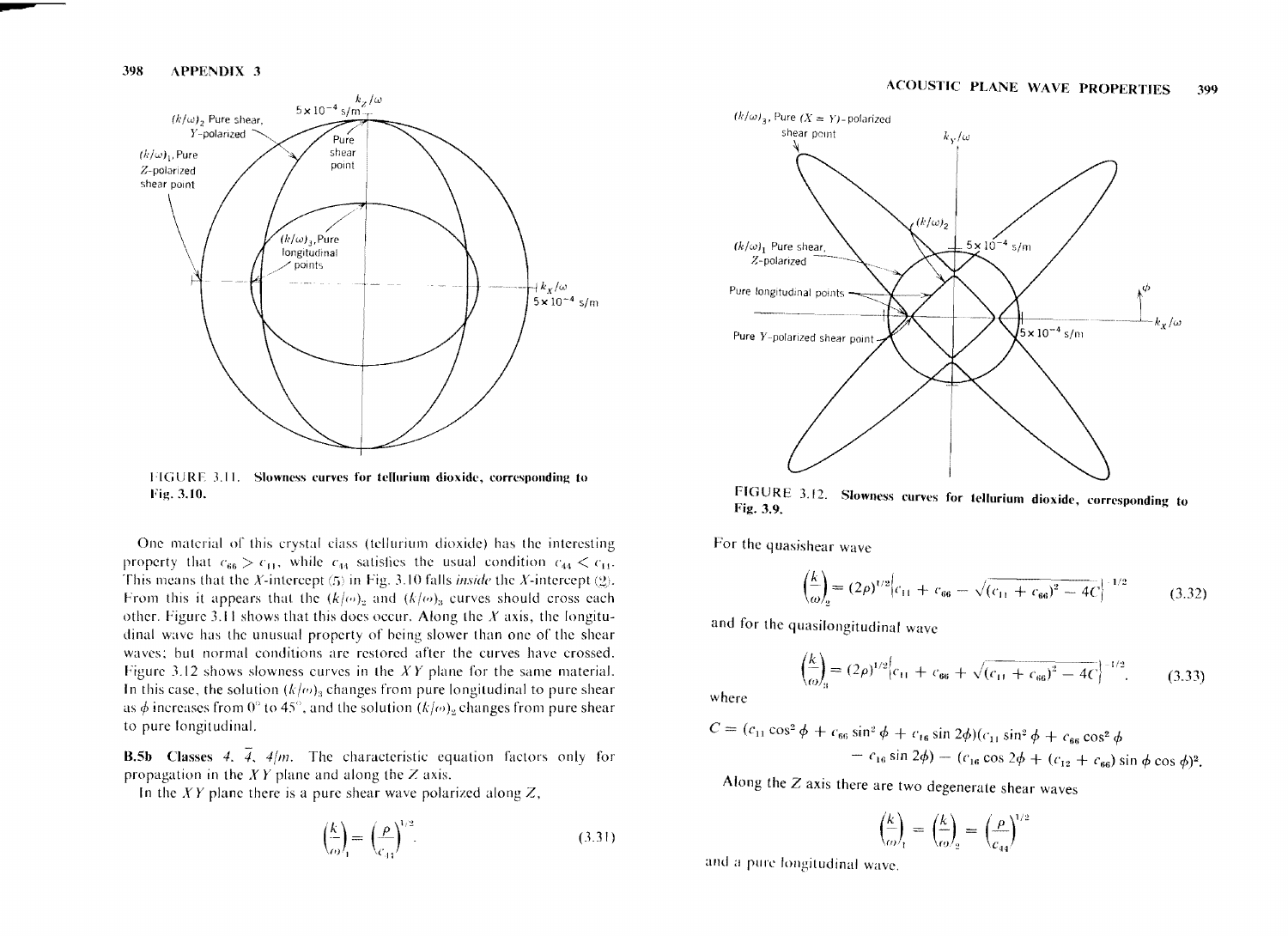

FIGURE 3.13. Tetragonal classes 4,  $\overline{4}$ , 4/m. Propagation in the XY plane. Curves are for calcium molybdate.





FIGURE 3.14. Tetragonal classes 4,  $\overline{4}$ , 4/m. Propagation in the XZ

plane. Curves are for calcium molybdate.

The stiffness matrix for materials of this kind can be converted to the same form as for classes  $4mm$ ,  $422$ ,  $42m$ ,  $4/mmm$  by performing an appropriate rotation of coordinates about the Z axis. Slowness curves therefore have the same general appearance as Fig. 3.9, but are rotated about the  $Z$ axis. Curves for calcium molybdate are shown in Figs. 3.13 to 3.15.

#### **B.6** Orthorhombic

The characteristic equation is of the same form as for the hexagonal classes, but with more general stiffness coefficients. It factors for propagation in the  $XY$ ,  $XZ$ , and  $YZ$  planes.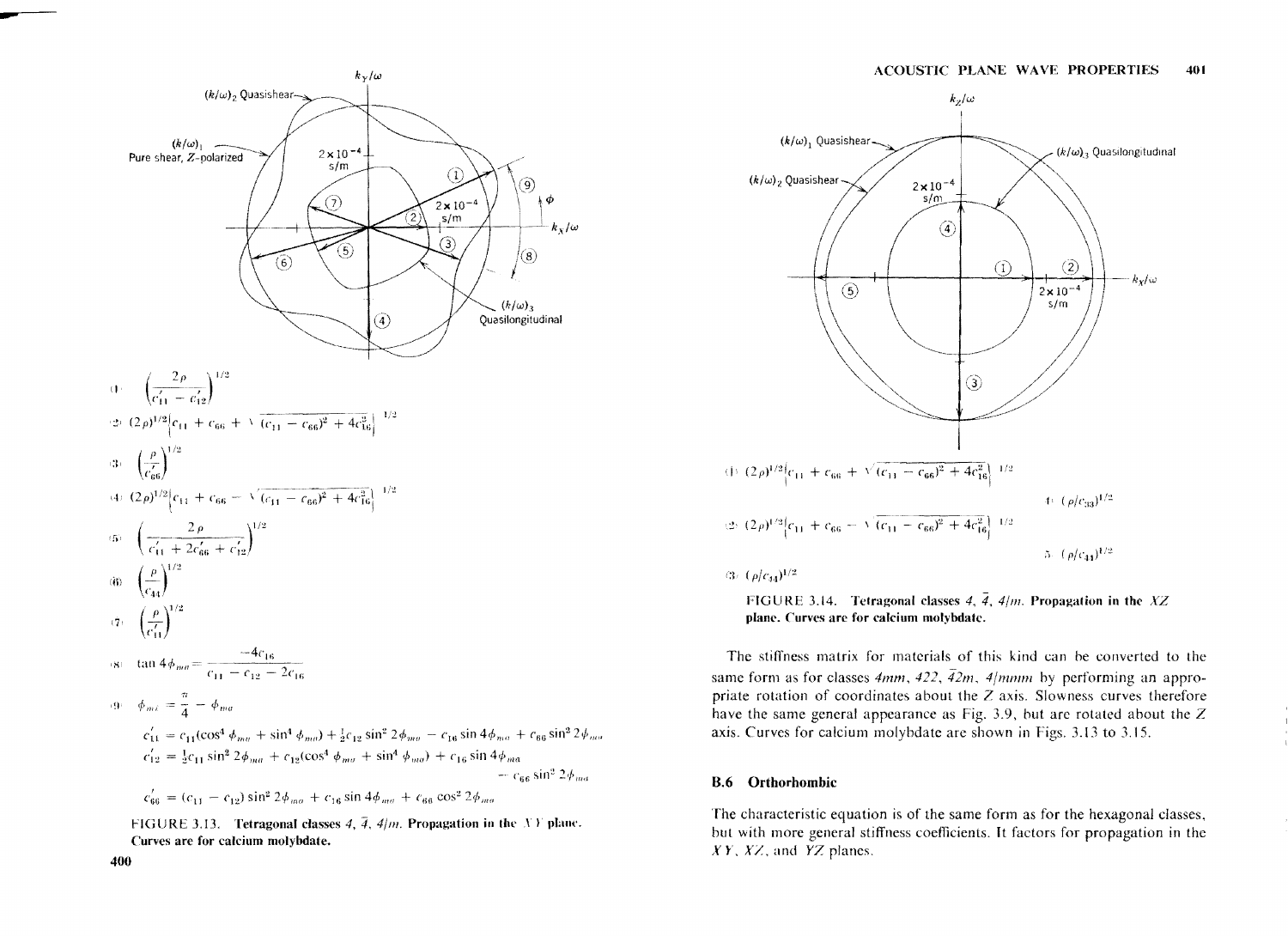

FIGURE 3.15. Tetragonal classes 4,  $\tilde{4}$ , 4/m. Propagation in the plane  $X = Y$ , Z. Curves are for calcium molybdate.

In the  $XY$  plane there is a pure shear wave polarized along the  $Z$  axis,

$$
\left(\frac{k}{\omega}\right)_1 = \rho^{1/2} \{c_{44} \cos^2 \phi + c_{55} \sin^2 \phi\}^{-1/2}.
$$
 (3.34)

The quasishear wave is

$$
\left(\frac{k}{\omega}\right)_2 = (2\rho)^{1/2} \left[c_{66} + c_{11} \cos^2 \phi + c_{22} \sin^2 \phi - \sqrt{(c_{66} + c_{11} \cos^2 \phi + c_{22} \sin^2 \phi)^2 - 4C}\right]^{1/2} (3.35)
$$

and the quasilongitudinal wave is

$$
\left(\frac{k}{\omega}\right) = (2\rho)^{1/2} \left[c_{66} + c_{11}\cos^2\phi + c_{22}\sin^2\phi\right] + \sqrt{(c_{66} + c_{11}\cos^2\phi + c_{22}\sin^2\phi)^2 - 4C}\left|^{-1/2} \right]
$$
(3.36)

where

$$
C = (c_{11} \cos^2 \phi + c_{66} \sin^2 \phi)(c_{66} \cos^2 \phi + c_{22} \sin^2 \phi) - (c_{12} + c_{66})^2 \cos^2 \phi \sin^2 \phi.
$$

The direction angle  $\phi$  is defined in Fig. 3.16, which shows curves for barium sodium niobate, neglecting the piezoelectric effect.



**FIGURE 3.16.** Orthorhombic. Propagation in the  $XY$  plane. Curves are for barium sodium niobate, with the piezoelectric effect neglected.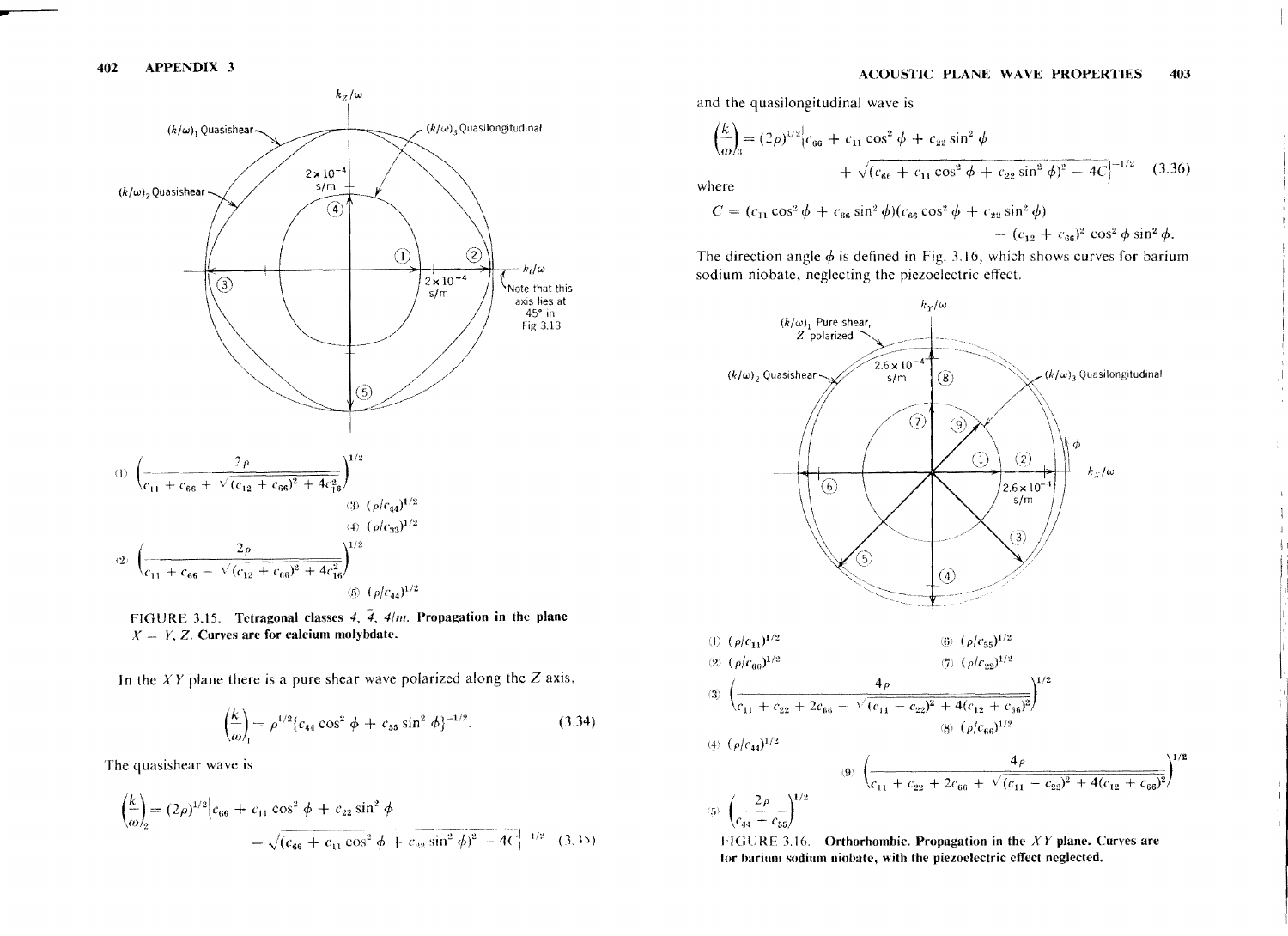For propagation in the  $XZ$  plane the pure shear wave is polarized along the *Y* axis,

$$
\left(\frac{k}{\omega}\right)_2 = \rho^{1/2} \{c_{66} \sin^2 \theta + c_{44} \cos^2 \theta\}^{-1/2}.
$$
 (3.37)

The quasishear wave is

$$
\left(\frac{k}{\omega}\right) = (2\rho)^{1/2} \left[c_{55} + c_{11} \sin^2 \theta + c_{33} \cos^2 \theta \right]
$$

$$
- \sqrt{(c_{55} + c_{11} \sin^2 \theta + c_{33} \cos^2 \theta)^2 - 4\vec{C}}\right]^{-1/2} \quad (3.38)
$$



FIGURE 3.17. Orthorhombic. Propagation in the XZ plane. Curves are for barium sodium niobate, with the piezoelectric effect neglected.

ACOUSTIC PLANE WAVE PROPERTIES 405

and thc quasilongitudinal wave is

$$
\left(\frac{k}{\omega}\right)_3 = (2\rho)^{1/2} \left| c_{55} + c_{11} \sin^2 \theta + c_{33} \cos^2 \theta \right.
$$
  
+  $\sqrt{(c_{55} + c_{11} \sin^2 \theta + c_{33} \cos^2 \theta)^2 - 4\bar{C}} \right|^{-1/2}$  (3.39)

where

$$
\bar{C} = (c_{11} \sin^2 \theta + c_{55} \cos^2 \theta)(c_{55} \sin^2 \theta + c_{33} \cos^2 \theta) - (c_{13} + c_{55})^2 \sin^2 \theta \cos^2 \theta.
$$

Curves are shown in Fig 3.17.

In the *YZ* plane the pure shear wave is polarized along the *X* axis

$$
\left(\frac{k}{\omega}\right)_1 = \rho^{1/2} \{c_{66} \sin^2 \theta + c_{55} \cos^2 \theta\}^{-1/2}.
$$
 (3.40)

The quasishear wave is

$$
\left(\frac{k}{\omega}\right)_2 = (2\rho)^{1/2} \left[c_{44} + c_{22} \sin^2 \theta + c_{33} \cos^2 \theta - \sqrt{(c_{44} + c_{22} \sin^2 \theta + c_{33} \cos^2 \theta)^2 - 4C}\right]^{-1/2} (3.41)
$$

and the quasilongitudinal wave is

$$
\left(\frac{k}{\omega}\right)_3 = (2\rho)^{1/2} \left| c_{44} + c_{22} \sin^2 \theta + c_{33} \cos^2 \theta \right|
$$
  
+  $\sqrt{(c_{44} + c_{22} \sin^2 \theta + c_{33} \cos^2 \theta)^2 - 4C} \left| \right|^{1/2}$ , (3.42)

where

$$
C = (c_{23} \sin^2 \theta + c_{44} \cos^2 \theta)(c_{44} \sin^2 \theta + c_{33} \cos^2 \theta) - (c_{23} + c_{44})^2 \sin^2 \theta \cos^2 \theta.
$$

Curves are shown in Fig. 3.18.

#### C. PURE MODE DIRECTIONS

In anisotropic media acoustic planc waves do not usually have particle motion polarized either parallel or normal to the wavc vector. Pure longitudinal and pure transverse polarizations occur only for certain wave vector directions, called *pure mode directions.* These may occur in both symmetry and nonsymmetry directions.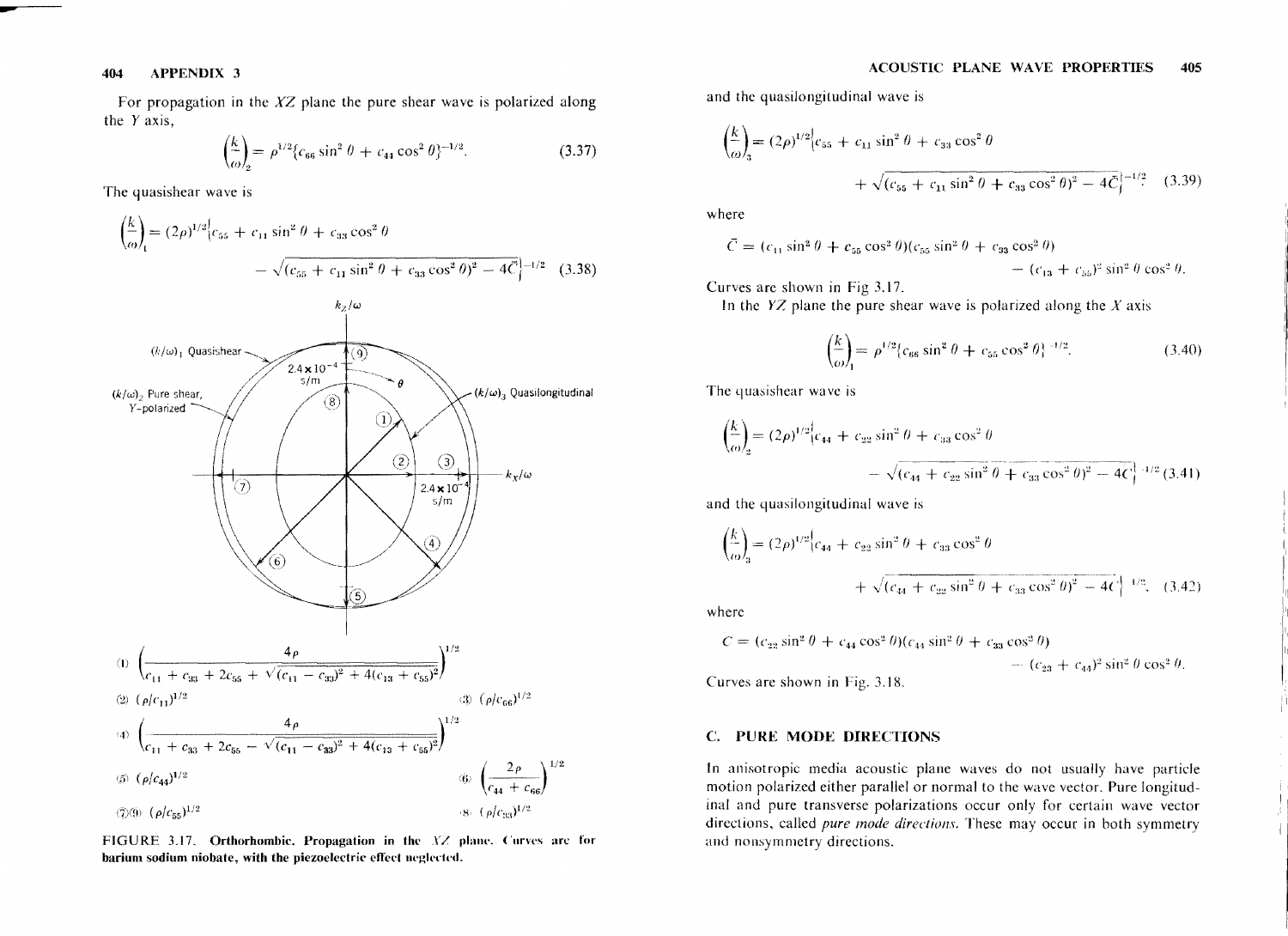

FIGURE 3.18. Orthorhombic. Propagation in the YZ plane. Curves are for barium sodium niobate, with the piezoelectric effect neglected.

#### **C.1** Symmetry Directions

Propagation in a Symmetry Plane One pure shear mode, polarized normal to plane. Propagation Normal to a 2-fold, 4-fold or 6-fold Axis One pure shear mode, polarized parallel to axis. Propagation Along A 2-fold Axis All modes are pure. Propagation Along a 3-fold, 4-fold or 6-fold Axis All modes are pure. Shear modes are degenerate.

- **C.2** Nonsymmetry Directions†
- C.2a Hexagonal



$$
\cot^2\theta=\frac{c_{11}-2c_{44}-c_{13}}{c_{33}-2c_{44}-c_{13}}.
$$

C.2b Trigonal (32,  $3m$ ,  $\overline{3}m$ )





† After K. Brugger, "Pure Modes for Elastic Waves in Crystals," J. Appl. Phys. 36, 759-768 (1965).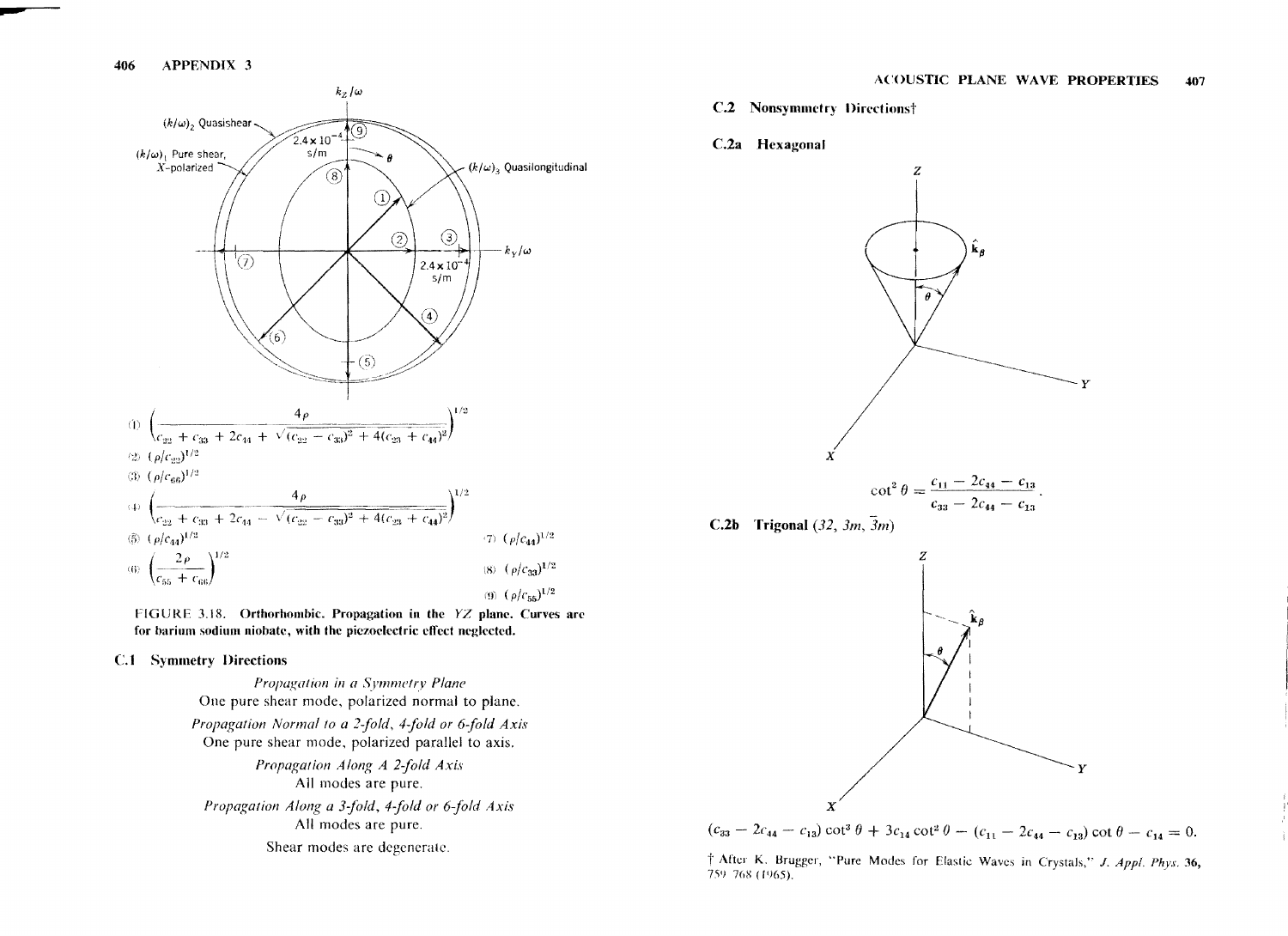C.2c Trigonal  $(3, 3)$ 



C.2d Tetragonal (4mm, 422,  $\overline{42m}$ , 4/mmm)



$$
\cot \theta_{\beta} = \left\{ \frac{c_{11} - 4c_{44} - 2(c_{13} - c_{66}) - c_{12}}{2(c_{33} - 2c_{44} - c_{13})} \right\}^{1/2}
$$

$$
\cot \theta_{\pi} = \left( \frac{c_{11} - 2c_{44} - c_{13}}{c_{33} - 2c_{44} - c_{13}} \right)^{1/2}.
$$



 $\frac{(\dot{k}_\pi)_Z}{(\hat{k}_\pi)_X}$ 

 $\frac{(\hat{k}_\beta)_Z}{(\hat{k}_\beta)_X}$ 



Note that  $\phi_{ma}$  and  $\phi_{mi}$  are the same as (8) and (9) in Fig. 3.13.